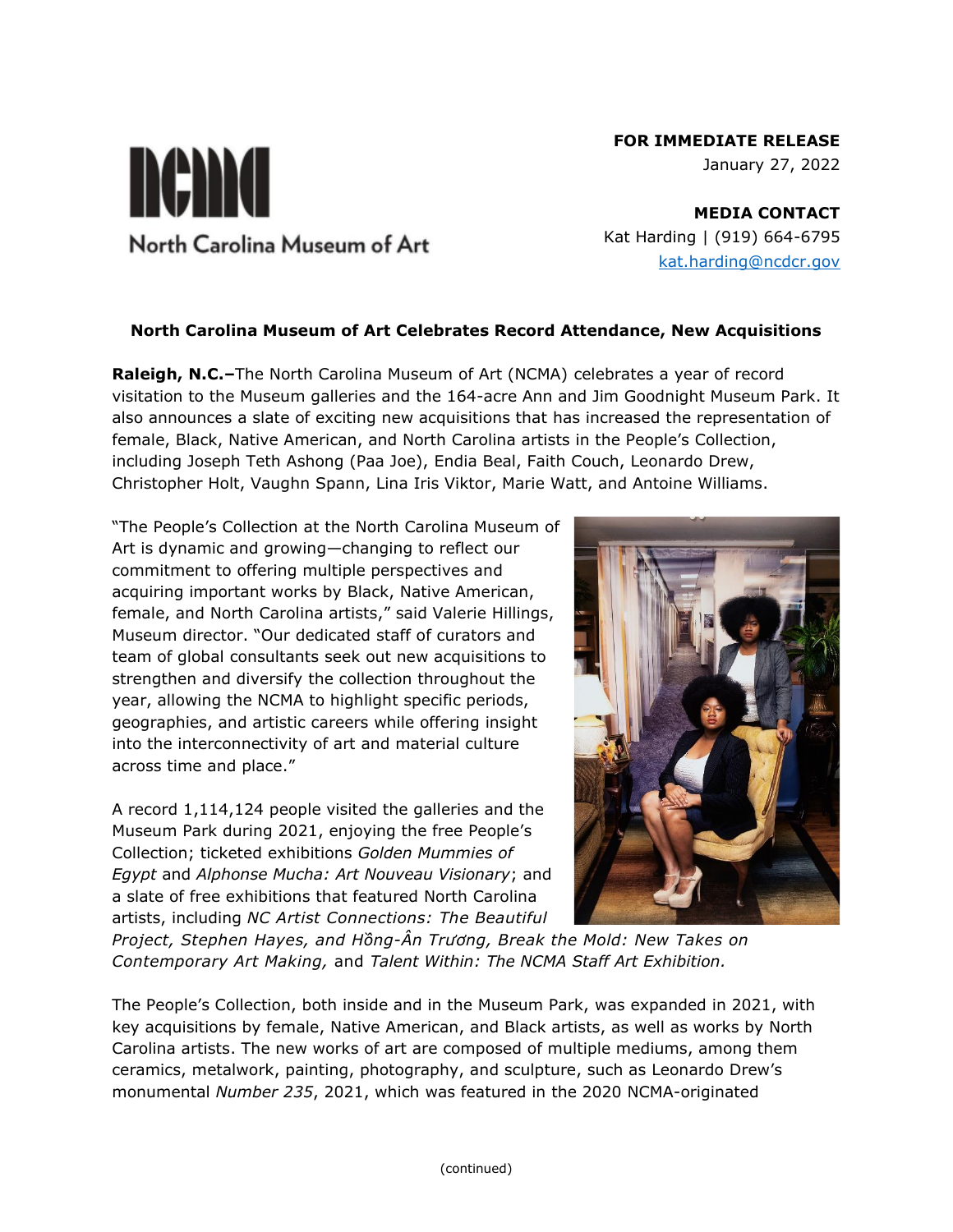

exhibition *Leonardo Drew: Making Chaos Legible*. Other recent additions to the collection include works by legendary painter Jacob Lawrence; a 17<sup>th</sup>-century Dutch portrait by Gerrit van Honthorst; a mixed-media sculpture by contemporary Native American sculptor Marie Watt; a contemporary, gold-embellished abstraction by Liberian British artist Lina Iris Viktor; a video installation by internationally renowned South African multimedia artist William Kentridge; additions by North Carolina artists including paintings and photographs by Scott Avett, Endia Beal, Faith Couch, and Antoine Williams, and a monumental Cor-ten steel sculpture by Hoss Haley; and a bronze sculpture by Simone Leigh, who will represent the United States at the 2022 Venice Biennale. In the Museum Park, visitors can soon find themselves reflected in Jeppe Hein's *Mirror Labyrinth*, 2016, a series of mirrored

panels that allow the viewer to walk throughout them.

World-class works of ceremonial art were also added to the Judaic collection, including silver Torah finials by 18th-century female silversmith Hester Bateman; a German Hanukkah lamp from 1750; an Israeli Torah crown by Zelig Segal, circa 2000; a German Sabbath lamp by Georg Gerstner from the first quarter of the 18th century; and a Roman circumcision knife, 1751–61, and Roman shield, last half of the 18th century, with a case by Alessandro Doria.

These acquisitions are part of an intentional collecting strategy laid out in the **Museum's current** [strategic plan.](https://ncartmuseum.org/series/strategic-plan-and-diversity-equity-and-inclusion-work/) In each of its four goal areas—collections and exhibitions, education and outreach, Museum Park, and culture—the Museum identified diversity, equity, accessibility, and inclusion priorities. The collections and exhibitions goal sets out to reconceive the People's Collection to highlight multiple varied histories, voices,



and perspectives with input from diverse consultants. Another aspect of this goal aligns acquisition, loan, and commission strategies to bolster and share the diversity of artists represented in the collection and to amplify the achievements of North Carolina creators. This new presentation of the People's Collection will go on view in October 2022. To learn more about this reinstallation, visit [ncartmuseum.org/PeoplesCollection.](https://ncartmuseum.org/series/reinstallation-opens-october-2022/)